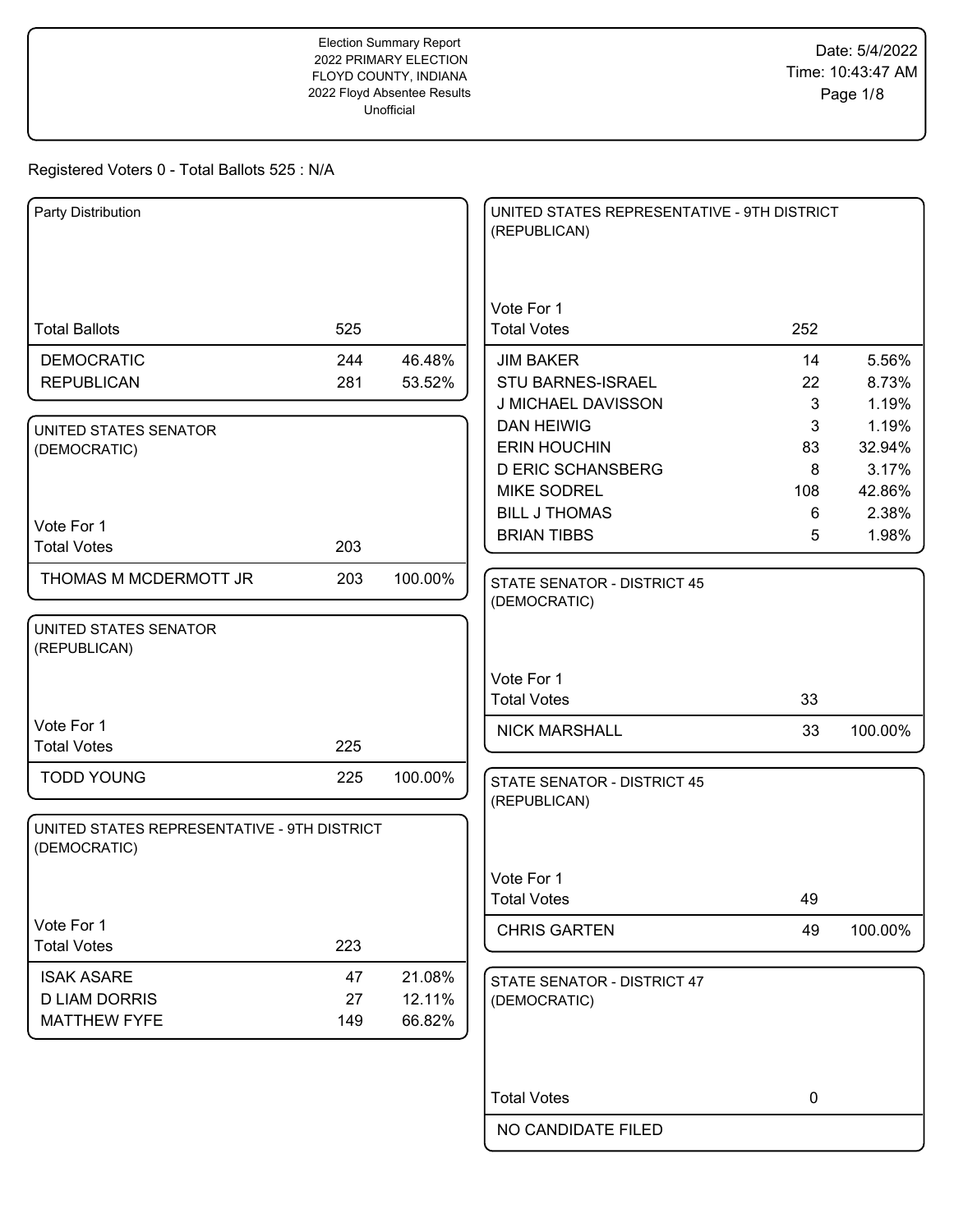| STATE SENATOR - DISTRICT 47<br>(REPUBLICAN)        |           |                  | STATE REPRESENTATIVE - DISTRICT 71<br>(REPUBLICAN)                                      |                |         |
|----------------------------------------------------|-----------|------------------|-----------------------------------------------------------------------------------------|----------------|---------|
| Vote For 1<br><b>Total Votes</b>                   | 191       |                  | Vote For 1<br><b>Total Votes</b>                                                        | $\overline{2}$ |         |
| <b>KEVIN BOEHNLEIN</b><br><b>GARY BYRNE</b>        | 101<br>90 | 52.88%<br>47.12% | <b>SCOTT HAWKINS</b>                                                                    | $\overline{2}$ | 100.00% |
| STATE REPRESENTATIVE - DISTRICT 70<br>(DEMOCRATIC) |           |                  | STATE REPRESENTATIVE - DISTRICT 72<br>(DEMOCRATIC)                                      |                |         |
| Vote For 1                                         |           |                  | Vote For 1<br><b>Total Votes</b>                                                        | 180            |         |
| <b>Total Votes</b>                                 | 25        |                  | <b>KEIL L ROARK</b>                                                                     | 180            | 100.00% |
| <b>JASON JOE SHEMANSKI</b>                         | 25        | 100.00%          |                                                                                         |                |         |
| STATE REPRESENTATIVE - DISTRICT 70<br>(REPUBLICAN) |           |                  | STATE REPRESENTATIVE - DISTRICT 72<br>(REPUBLICAN)                                      |                |         |
| Vote For 1                                         |           |                  | Vote For 1<br><b>Total Votes</b>                                                        | 232            |         |
| <b>Total Votes</b>                                 | 22        |                  | EDWARD D (ED) CLERE                                                                     | 137            | 59.05%  |
| <b>KAREN ENGLEMAN</b>                              | 22        | 100.00%          | <b>JACKIE BRIGHT GRUBBS</b>                                                             | 62             | 26.72%  |
| STATE REPRESENTATIVE - DISTRICT 71<br>(DEMOCRATIC) |           |                  | THOMAS M (TOM) JONES<br>JUDGE OF THE CIRCUIT COURT - 52ND JUDICIAL CIR.<br>(DEMOCRATIC) | 33             | 14.22%  |
| Vote For 1<br><b>Total Votes</b>                   | 4         |                  | Vote For 1                                                                              |                |         |
| <b>RITA FLEMING</b>                                | 4         | 100.00%          | <b>Total Votes</b><br>DANA EBERLE-PEAY                                                  | 214<br>214     | 100.00% |
|                                                    |           |                  |                                                                                         |                |         |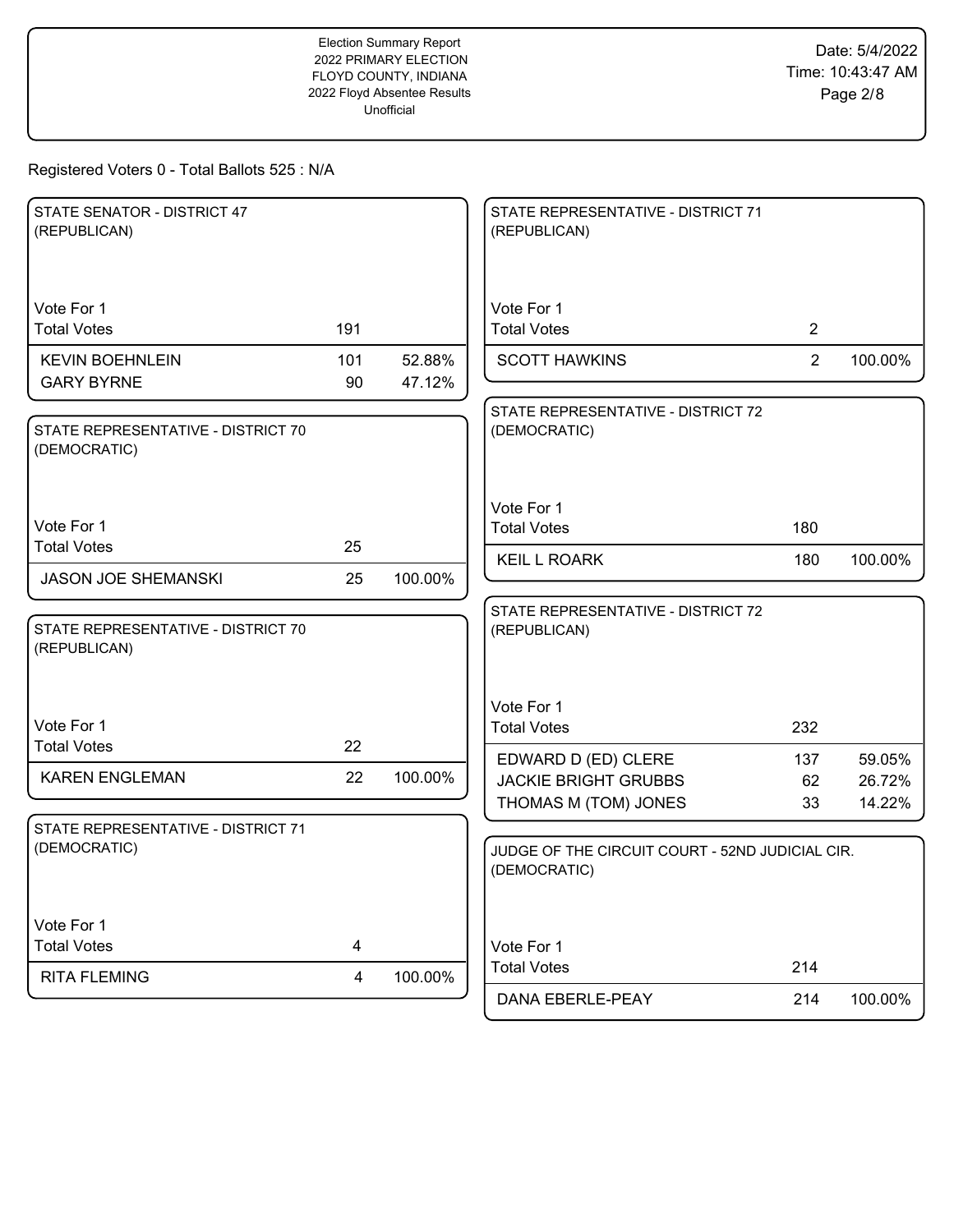| JUDGE OF THE CIRCUIT COURT - 52ND JUDICIAL CIR.<br>(REPUBLICAN) |             |         | <b>COUNTY AUDITOR</b><br>(DEMOCRATIC)     |             |                  |
|-----------------------------------------------------------------|-------------|---------|-------------------------------------------|-------------|------------------|
| Vote For 1                                                      |             |         |                                           |             |                  |
| <b>Total Votes</b>                                              | 222         |         | <b>Total Votes</b>                        | $\mathbf 0$ |                  |
| <b>JUSTIN BROWN</b>                                             | 222         | 100.00% | NO CANDIDATE FILED                        |             |                  |
| PROSECUTING ATTORNEY<br>(DEMOCRATIC)                            |             |         | <b>COUNTY AUDITOR</b><br>(REPUBLICAN)     |             |                  |
| <b>Total Votes</b>                                              | $\mathbf 0$ |         | Vote For 1<br><b>Total Votes</b>          | 216         |                  |
| NO CANDIDATE FILED                                              |             |         | AMANDA M PAHMEIER                         | 71          | 32.87%           |
|                                                                 |             |         | <b>DIANA M TOPPING</b>                    | 145         | 67.13%           |
| PROSECUTING ATTORNEY<br>(REPUBLICAN)                            |             |         | <b>COUNTY SHERIFF</b><br>(DEMOCRATIC)     |             |                  |
| Vote For 1                                                      |             |         |                                           |             |                  |
| <b>Total Votes</b>                                              | 223         |         | Vote For 1<br><b>Total Votes</b>          | 219         |                  |
| <b>CHRIS LANE</b>                                               | 223         | 100.00% | DARRELL W MILLS                           | 219         | 100.00%          |
| CIRCUIT COURT CLERK<br>(DEMOCRATIC)                             |             |         | <b>COUNTY SHERIFF</b><br>(REPUBLICAN)     |             |                  |
| <b>Total Votes</b>                                              | $\pmb{0}$   |         | Vote For 1<br><b>Total Votes</b>          | 263         |                  |
| NO CANDIDATE FILED                                              |             |         |                                           |             |                  |
| <b>CIRCUIT COURT CLERK</b>                                      |             |         | <b>STEVE BUSH</b><br><b>SAM SARKISIAN</b> | 127<br>136  | 48.29%<br>51.71% |
| (REPUBLICAN)<br>Vote For 1<br><b>Total Votes</b>                | 214         |         |                                           |             |                  |
| <b>DANITA BURKS</b>                                             | 214         | 100.00% |                                           |             |                  |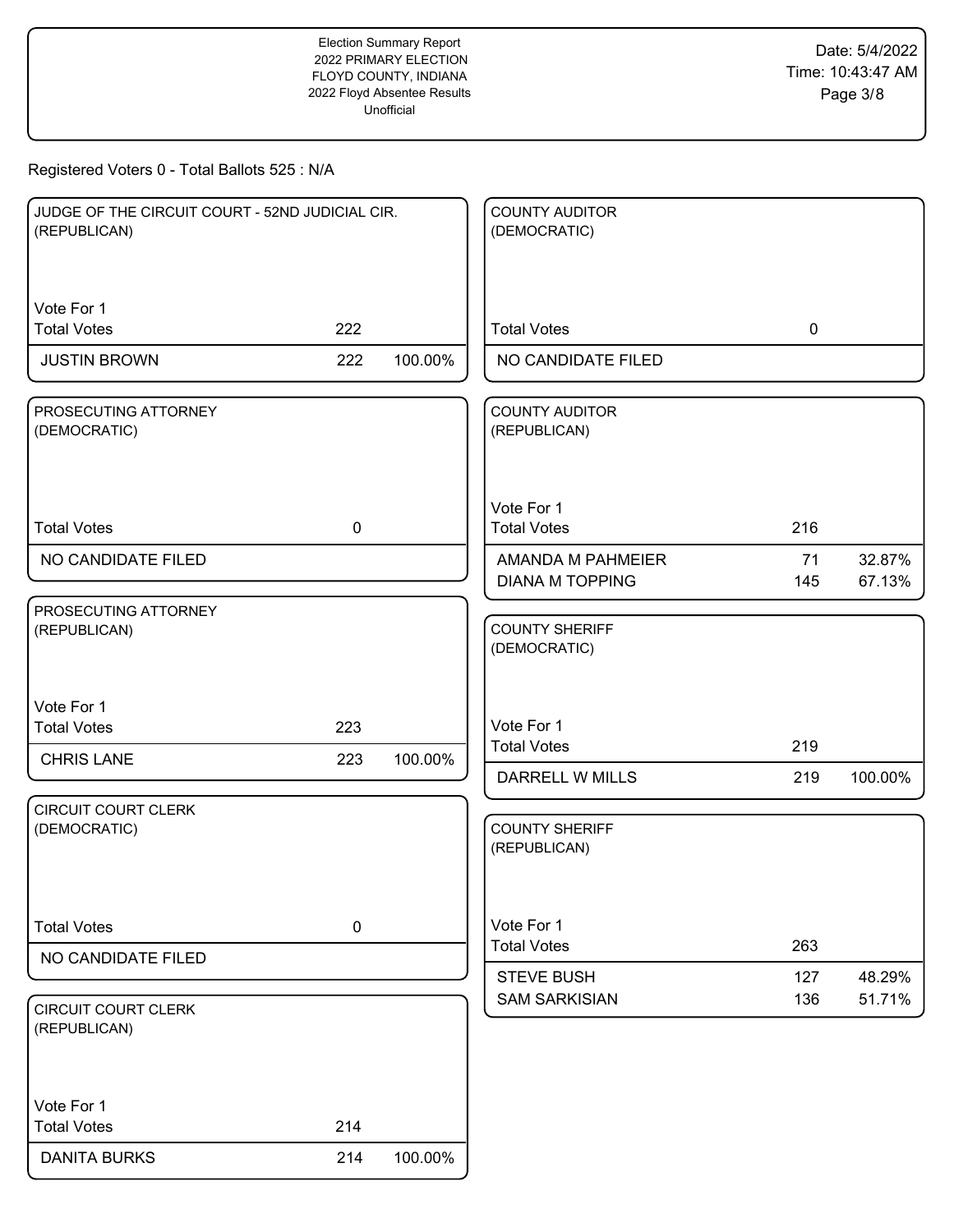| <b>COUNTY ASSESSOR</b><br>(DEMOCRATIC)                  |     |         | COUNTY COUNCIL MEMBER - DISTRICT 1<br>(DEMOCRATIC) |    |         |
|---------------------------------------------------------|-----|---------|----------------------------------------------------|----|---------|
| Vote For 1<br><b>Total Votes</b>                        | 217 |         | Vote For 1<br><b>Total Votes</b>                   | 67 |         |
| PATRICIA TRISH BADGER<br>-BYRD                          | 217 | 100.00% | <b>TONY TORAN</b>                                  | 67 | 100.00% |
| <b>COUNTY ASSESSOR</b><br>(REPUBLICAN)                  |     |         | COUNTY COUNCIL MEMBER - DISTRICT 1<br>(REPUBLICAN) |    |         |
| Vote For 1<br><b>Total Votes</b>                        | 219 |         | Vote For 1<br><b>Total Votes</b>                   | 41 |         |
| <b>CHRIS DONES</b>                                      | 41  | 18.72%  | <b>CHARLIE MOON</b>                                | 41 | 100.00% |
| <b>JAMES W SINKS</b>                                    | 50  | 22.83%  |                                                    |    |         |
| <b>TERRY L WATSON</b>                                   | 128 | 58.45%  | COUNTY COUNCIL MEMBER - DISTRICT 2<br>(DEMOCRATIC) |    |         |
| <b>COUNTY COMMISSIONER - DISTRICT 1</b><br>(DEMOCRATIC) |     |         |                                                    |    |         |
|                                                         |     |         | Vote For 1<br><b>Total Votes</b>                   | 71 |         |
| Vote For 1                                              |     |         | <b>DANIEL HARRIS</b>                               | 71 | 100.00% |
| <b>Total Votes</b>                                      | 216 |         |                                                    |    |         |
| <b>TYLER P GAINES</b>                                   | 93  | 43.06%  | <b>COUNTY COUNCIL MEMBER - DISTRICT 2</b>          |    |         |
| <b>CHUCK SIMONS</b>                                     | 123 | 56.94%  | (REPUBLICAN)                                       |    |         |
| COUNTY COMMISSIONER - DISTRICT 1                        |     |         |                                                    |    |         |
| (REPUBLICAN)                                            |     |         | Vote For 1<br><b>Total Votes</b>                   | 77 |         |
|                                                         |     |         | <b>JIM FREIBERGER</b>                              | 62 | 80.52%  |
| Vote For 1                                              |     |         | <b>ADAM ROBERTS</b>                                | 15 | 19.48%  |
| <b>Total Votes</b>                                      | 258 |         |                                                    |    |         |
| <b>SHAWN CARRUTHERS</b>                                 | 62  | 24.03%  |                                                    |    |         |
| AL KNABLE                                               | 196 | 75.97%  |                                                    |    |         |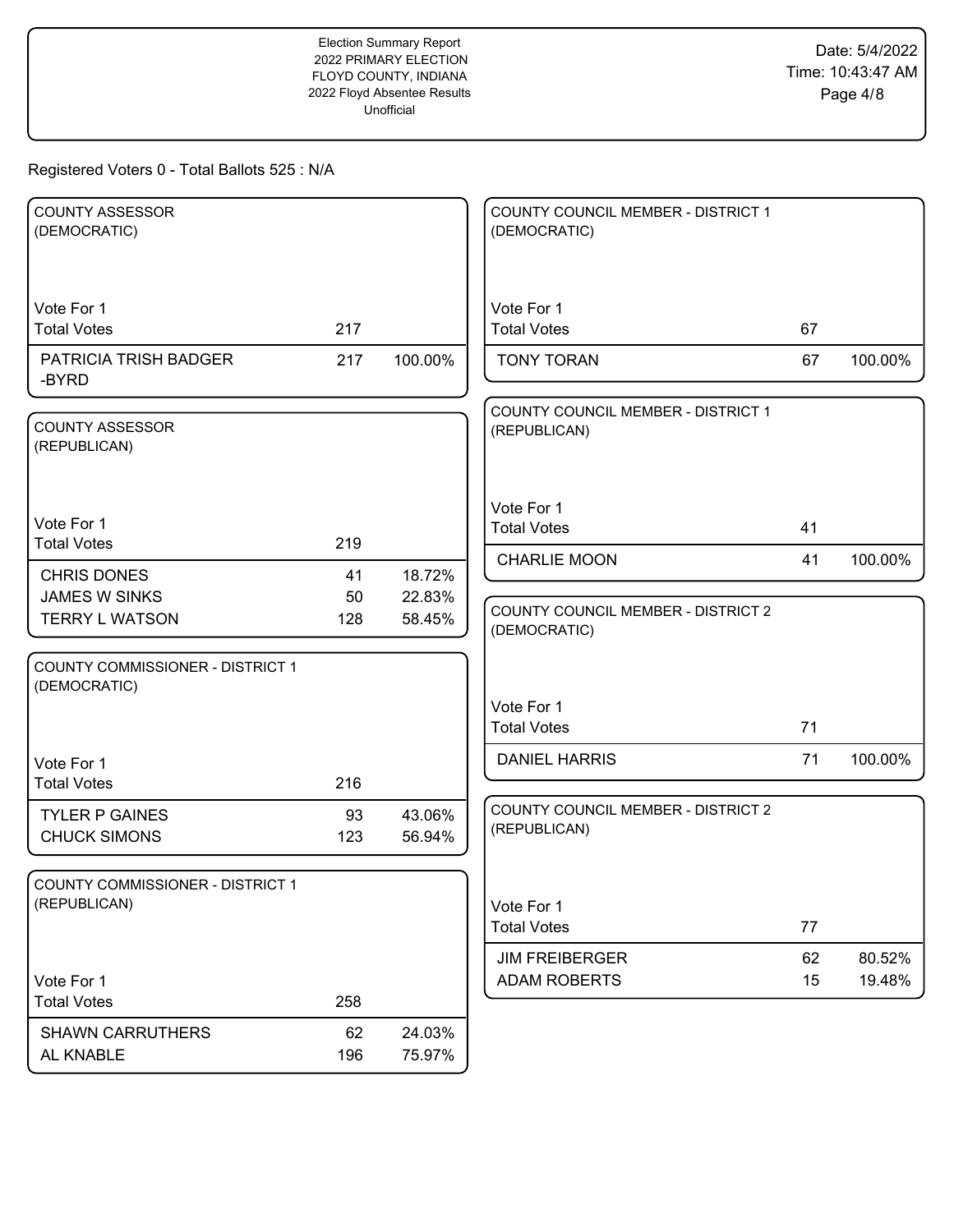| <b>COUNTY COUNCIL MEMBER - DISTRICT 3</b><br>(DEMOCRATIC) |             |                  | FRANKLIN TWP. TRUSTEE<br>(DEMOCRATIC)      |                                  |                  |
|-----------------------------------------------------------|-------------|------------------|--------------------------------------------|----------------------------------|------------------|
| Vote For 1<br><b>Total Votes</b>                          | 54          |                  | <b>Total Votes</b>                         | 0                                |                  |
| <b>BRIAN A BREWER</b>                                     | 54          | 100.00%          | NO CANDIDATE FILED                         |                                  |                  |
| <b>COUNTY COUNCIL MEMBER - DISTRICT 3</b><br>(REPUBLICAN) |             |                  | FRANKLIN TWP. TRUSTEE<br>(REPUBLICAN)      |                                  |                  |
| Vote For 1<br><b>Total Votes</b>                          | 64          |                  | Vote For 1<br><b>Total Votes</b>           | 4                                |                  |
| <b>DANNY SHORT</b><br><b>BRIAN WEBB</b>                   | 48<br>16    | 75.00%<br>25.00% | MICHAEL THOMPSON                           | $\overline{4}$                   | 100.00%          |
| COUNTY COUNCIL MEMBER DISTRICT 4<br>(DEMOCRATIC)          |             |                  | FRANKLIN TWP. BOARD MEMBER<br>(DEMOCRATIC) |                                  |                  |
|                                                           |             |                  | Vote For 3<br><b>Total Votes</b>           | 4                                |                  |
| <b>Total Votes</b><br>NO CANDIDATE FILED                  | $\mathbf 0$ |                  | <b>ANN HEITKEMPER</b><br>DONALD R SCHICKEL | $\overline{2}$<br>$\overline{2}$ | 50.00%<br>50.00% |
| <b>COUNTY COUNCIL MEMBER DISTRICT 4</b><br>(REPUBLICAN)   |             |                  | FRANKLIN TWP. BOARD MEMBER<br>(REPUBLICAN) |                                  |                  |
| Vote For 1<br><b>Total Votes</b>                          | 48          |                  | Vote For 3<br><b>Total Votes</b>           | $\mathsf 3$                      |                  |
| DENISE ANN KONKLE<br><b>DOUG WACKER</b>                   | 29<br>19    | 60.42%<br>39.58% | JOSEPH ZAMORANO                            | 3                                | 100.00%          |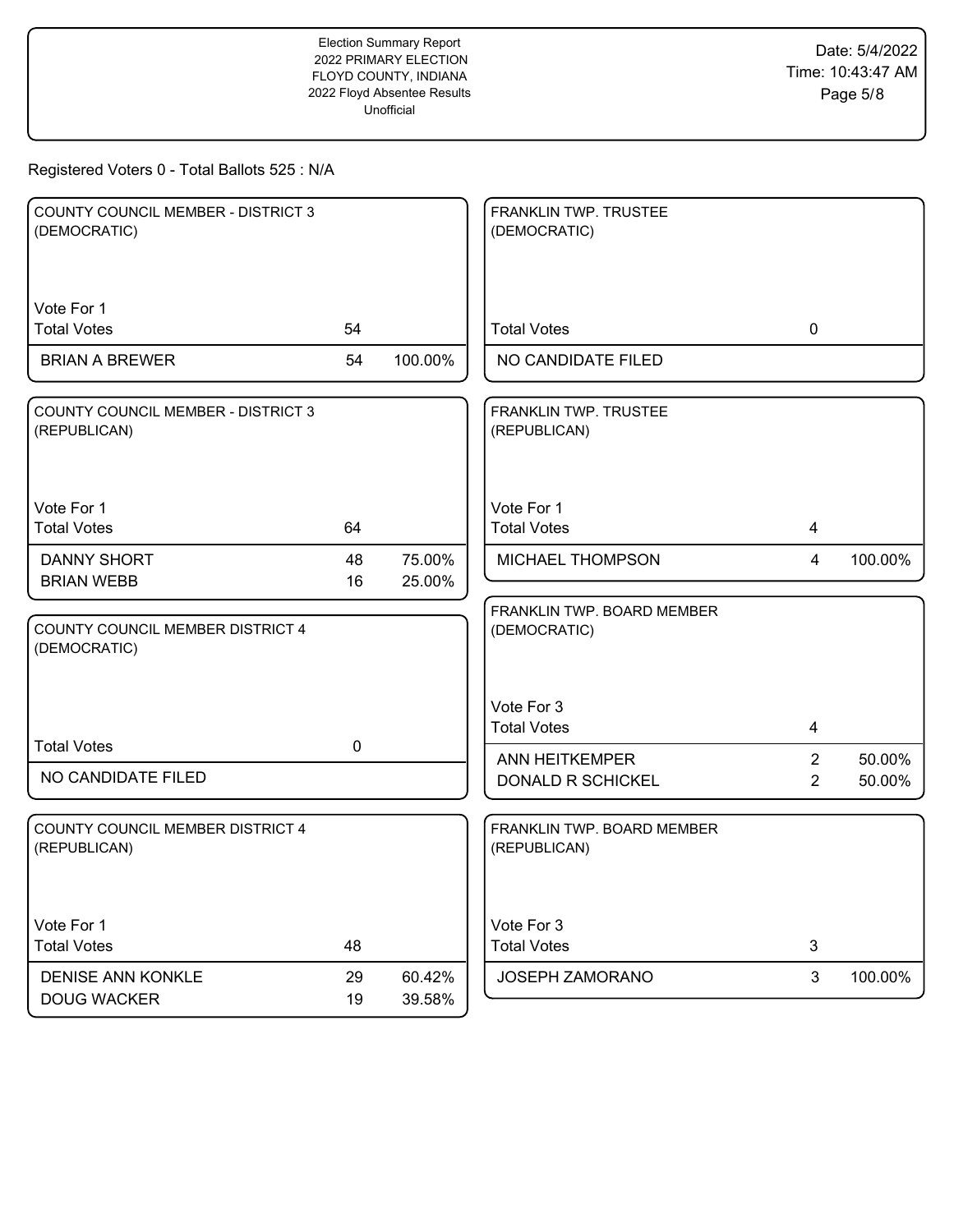| <b>GEORGETOWN TWP. TRUSTEE</b>                 |             |         | <b>GREENVILLE TWP. TRUSTEE</b>                      |          |                  |
|------------------------------------------------|-------------|---------|-----------------------------------------------------|----------|------------------|
| (DEMOCRATIC)                                   |             |         | (DEMOCRATIC)                                        |          |                  |
|                                                |             |         |                                                     |          |                  |
|                                                |             |         | Vote For 1                                          |          |                  |
| <b>Total Votes</b>                             | $\mathbf 0$ |         | <b>Total Votes</b>                                  | 13       |                  |
| NO CANDIDATE FILED                             |             |         | <b>VICKIE TENCER</b>                                | 13       | 100.00%          |
| <b>GEORGETOWN TWP. TRUSTEE</b><br>(REPUBLICAN) |             |         | <b>GREENVILLE TWP. TRUSTEE</b><br>(REPUBLICAN)      |          |                  |
| Vote For 1                                     |             |         | Vote For 1                                          |          |                  |
| <b>Total Votes</b>                             | 22          |         | <b>Total Votes</b>                                  | 16       |                  |
| DEE A RONEY                                    | 22          | 100.00% | MARY JO LOOP                                        | 16       | 100.00%          |
| GEORGETOWN TWP. BOARD MEMBER                   |             |         | <b>GREENVILLE TWP. BOARD MEMBER</b>                 |          |                  |
| (DEMOCRATIC)                                   |             |         | (DEMOCRATIC)                                        |          |                  |
|                                                |             |         |                                                     |          |                  |
| Vote For 3<br><b>Total Votes</b>               | 19          |         | Vote For 3<br><b>Total Votes</b>                    | 24       |                  |
|                                                |             |         |                                                     |          |                  |
| <b>MELISSA S FRY</b>                           | 19          | 100.00% | ANN P MCNALLY<br><b>CAROL C NORTON</b>              | 12<br>12 | 50.00%<br>50.00% |
| GEORGETOWN TWP. BOARD MEMBER                   |             |         |                                                     |          |                  |
| (REPUBLICAN)                                   |             |         | <b>GREENVILLE TWP. BOARD MEMBER</b><br>(REPUBLICAN) |          |                  |
|                                                |             |         |                                                     |          |                  |
| Vote For 3                                     |             |         |                                                     |          |                  |
| <b>Total Votes</b>                             | 55          |         | Vote For 3                                          |          |                  |
| JOY R BLINE                                    | 18          | 32.73%  | <b>Total Votes</b>                                  | 44       |                  |
| <b>LEIGH ANN KOPP</b>                          | 19          | 34.55%  | <b>CHERYL MATTHEWS</b>                              | 13       | 29.55%           |
| <b>ED SNELLING</b>                             | 18          | 32.73%  | <b>DAVE MATTHEWS</b><br>PATTY NELSON                | 11<br>11 | 25.00%           |
|                                                |             |         | <b>KEVIN WILLIAR</b>                                | 9        | 25.00%<br>20.45% |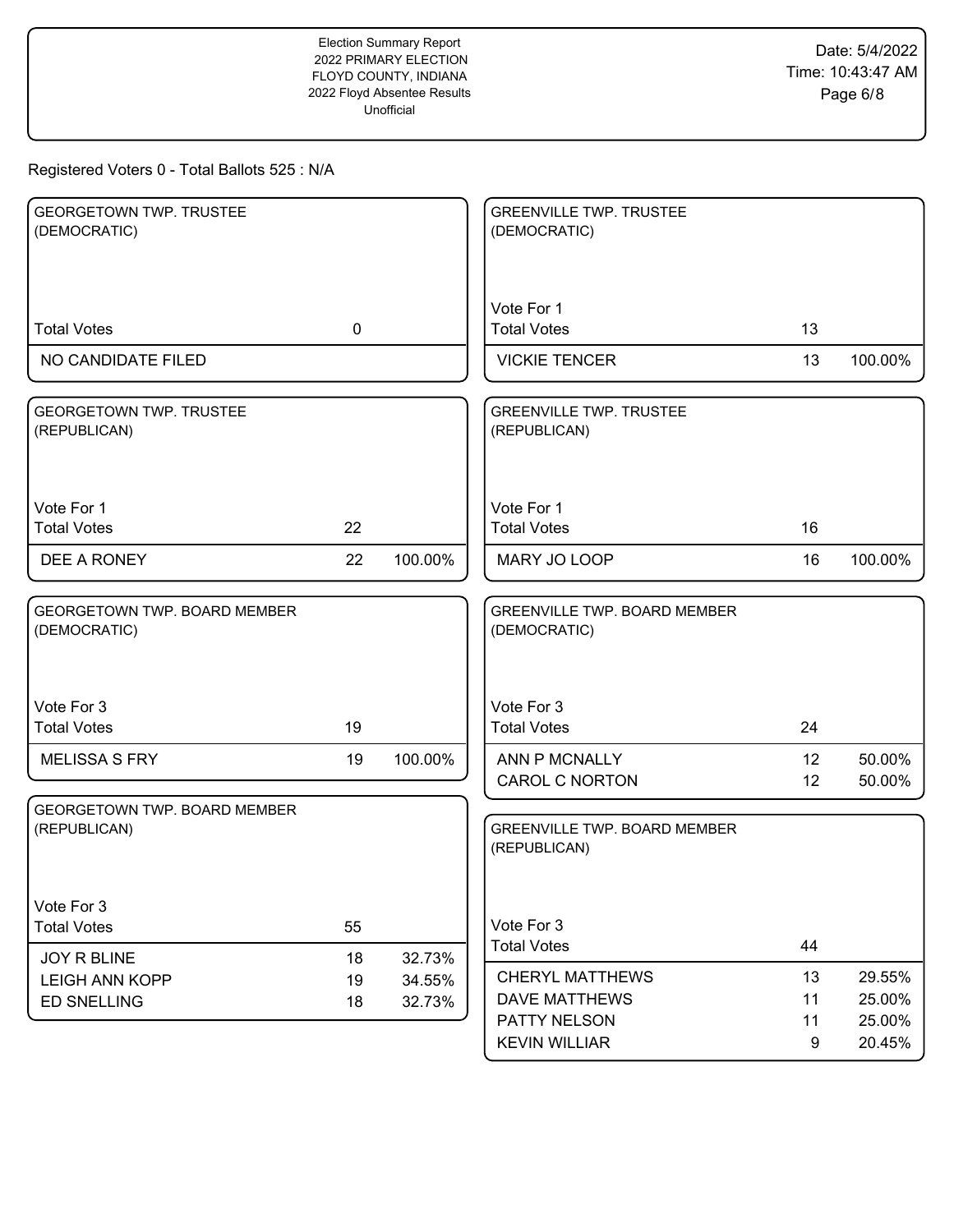| LAFAYETTE TWP. TRUSTEE<br>(DEMOCRATIC)                                     |                |                            | NEW ALBANY TWP. TRUSTEE<br>(DEMOCRATIC)                                                               |                        |                                      |
|----------------------------------------------------------------------------|----------------|----------------------------|-------------------------------------------------------------------------------------------------------|------------------------|--------------------------------------|
| Vote For 1<br><b>Total Votes</b>                                           | 27             |                            | Vote For 1<br><b>Total Votes</b>                                                                      | 152                    |                                      |
| <b>EMILY BATLINER BICKERS</b>                                              | 27             | 100.00%                    | <b>DAVID BREWER</b>                                                                                   | 152                    | 100.00%                              |
| LAFAYETTE TWP. TRUSTEE<br>(REPUBLICAN)                                     |                |                            | NEW ALBANY TWP. TRUSTEE<br>(REPUBLICAN)                                                               |                        |                                      |
| Vote For 1<br><b>Total Votes</b>                                           | 27             |                            | Vote For 1<br><b>Total Votes</b>                                                                      | 144                    |                                      |
| <b>JEFF WILLIAMS</b>                                                       | 27             | 100.00%                    | <b>D M BAGSHAW</b>                                                                                    | 144                    | 100.00%                              |
| LAFAYETTE TWP. BOARD MEMBER<br>(DEMOCRATIC)                                |                |                            | NEW ALBANY TWP. BOARD MEMBER<br>(DEMOCRATIC)                                                          |                        |                                      |
| Vote For 3<br><b>Total Votes</b>                                           | 65             |                            | Vote For 3<br><b>Total Votes</b>                                                                      | 386                    |                                      |
| <b>BETTY BATLINER</b><br><b>BARBARA ZIPP LAMB</b><br><b>JEREMY SHUMATE</b> | 25<br>22<br>18 | 38.46%<br>33.85%<br>27.69% | <b>STEVEN WILLIAM BONIFER</b><br><b>RICK COCHRAN</b><br><b>MAX GOSMAN</b><br><b>CEDDRIKA L PORTER</b> | 115<br>120<br>89<br>62 | 29.79%<br>31.09%<br>23.06%<br>16.06% |
| LAFAYETTE TWP. BOARD MEMBER<br>(REPUBLICAN)                                |                |                            | NEW ALBANY TWP. BOARD MEMBER<br>(REPUBLICAN)                                                          |                        |                                      |
| Vote For 3<br><b>Total Votes</b><br><b>JIMMY CUMMINS</b>                   | 67<br>20       | 29.85%                     | Vote For 3<br><b>Total Votes</b>                                                                      | 286                    |                                      |
| <b>CHRISTY MCDANIEL</b><br><b>BOB SNOOK</b>                                | 25<br>22       | 37.31%<br>32.84%           | <b>ANN CARRUTHERS</b><br><b>BOB HORNUNG</b><br><b>VICTORIA SANCHEZ</b>                                | 88<br>117<br>81        | 30.77%<br>40.91%<br>28.32%           |